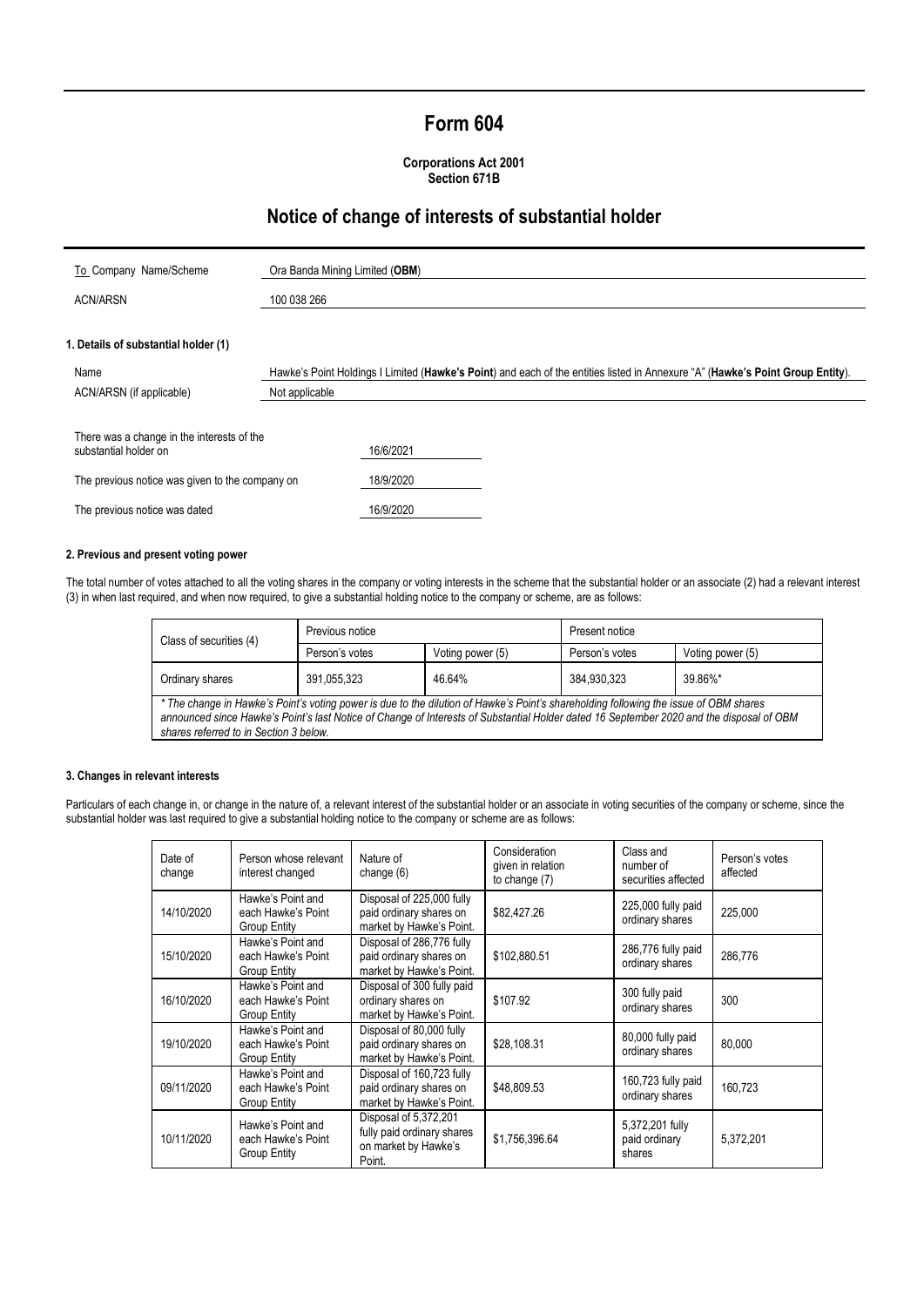## **4. Present relevant interests**

Particulars of each relevant interest of the substantial holder in voting securities after the change are as follows:

| Holder of relevant<br>interest     | Registered<br>holder of<br>securities      | Person entitled<br>to be registered<br>as holder (8) | Nature of relevant interest (6)                                                                                                                                                                                                                                                                                                          | Class and<br>number of<br>securities         | Person's votes |
|------------------------------------|--------------------------------------------|------------------------------------------------------|------------------------------------------------------------------------------------------------------------------------------------------------------------------------------------------------------------------------------------------------------------------------------------------------------------------------------------------|----------------------------------------------|----------------|
| Hawke's Point                      | Citicorp<br><b>Nominees</b><br>Pty Limited | Hawke's Point                                        | Relevant interest under s 608(1)(b) and<br>(c) of the Corporations Act 2001<br>(Cth), being a relevant interest arising<br>through Hawke's Point having the right to<br>control the voting or disposal of the<br>shares.                                                                                                                 | 384,930,323 fully<br>paid ordinary<br>shares | 384,930,323    |
| Each Hawke's Point<br>Group Entity | Citicorp<br>Nominees<br>Pty Limited        | Hawke's Point                                        | Relevant interest under s 608(3)(a) and/or<br>s 608(3)(b) of the Corporations Act 2001<br>(Cth), being a relevant interest held<br>through a body corporate (Hawke's Point)<br>in which the voting power of the relevant<br>Hawke's Point Group Entity is more than<br>20% or which the relevant Hawke's Point<br>Group Entity controls. | 384,930,323 fully<br>paid ordinary<br>shares | 384.930.323    |

## **5. Changes in association**

The persons who have become associates (2) of, ceased to be associates of, or have changed the nature of their association (9) with, the substantial holder in relation to voting interests in the company or scheme are as follows:

| Name and ACN/ARSN (if applicable) | Nature of association |
|-----------------------------------|-----------------------|
| Not Applicable                    | Not Applicable        |

### **6. Addresses**

The addresses of persons named in this form are as follows:

| Name                                              | Address                                                                                |
|---------------------------------------------------|----------------------------------------------------------------------------------------|
| Hawke's Point and each Hawke's Point Group Entity | c /- Polygon Global Partners LLP, 4 Sloan Terrace, London, SW1X 9DQ, United<br>Kingdom |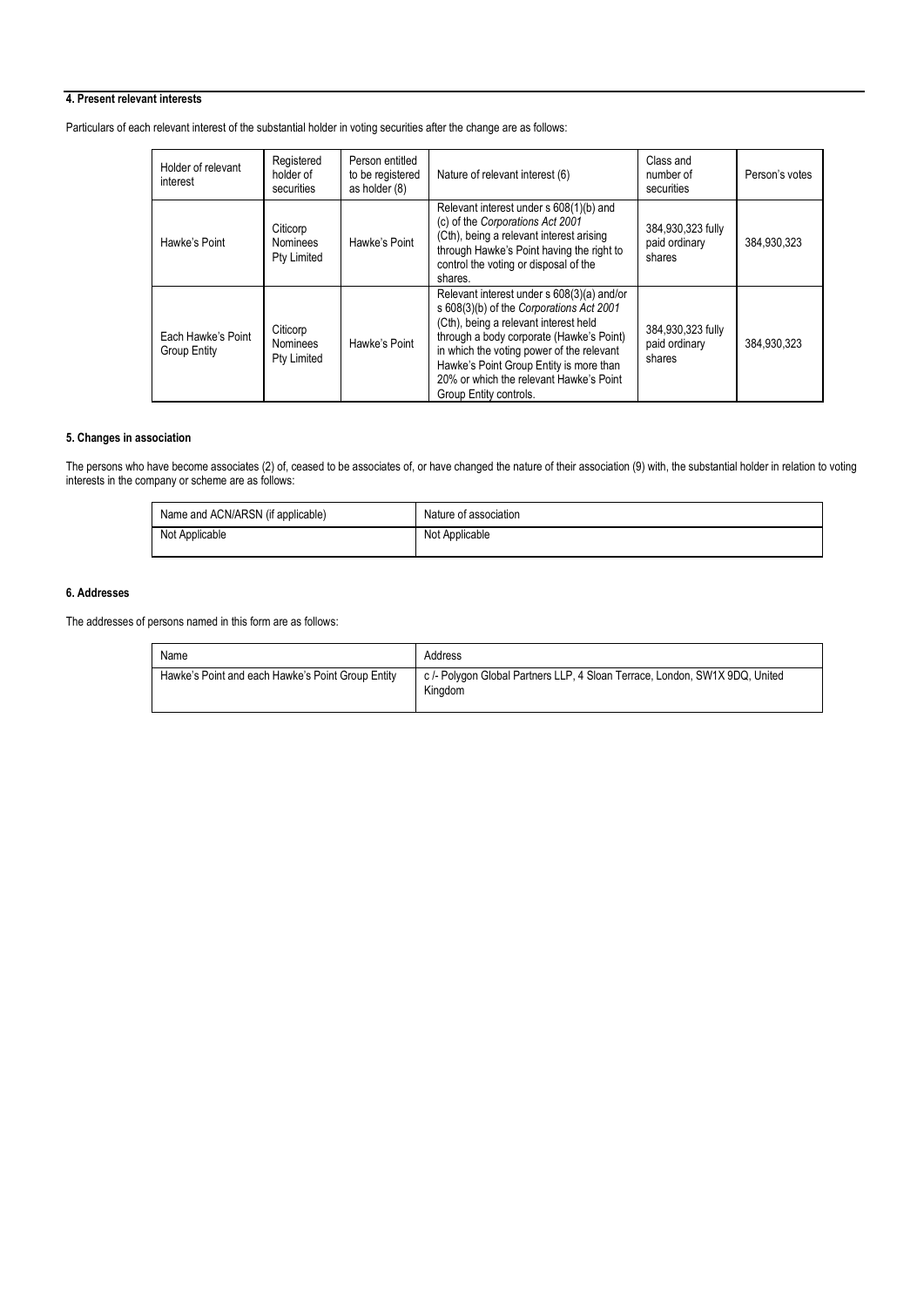## **Signature**

| print name | Erik Caspersen | Authorised Signatory |  |
|------------|----------------|----------------------|--|
| sign here  |                | 16 June 2021<br>date |  |

#### **DIRECTIONS**

- (1) If there are a number of substantial holders with similar or related relevant interests (eg a corporation and its related corporations, or the manager and trustee of an equity trust), the names could be included in an annexure to the form. If the relevant interests of a group of persons are essentially similar, they may be referred to throughout the form as a specifically named group if the membership of each group, with the names and addresses of members is clearly set out in paragraph 6 of the form.
- (2) See the definition of "associate" in section 9 of the Corporations Act 2001.
- (3) See the definition of "relevant interest" in sections 608 and 671B(7) of the Corporations Act 2001.
- (4) The voting shares of a company constitute one class unless divided into separate classes.
- (5) The person's votes divided by the total votes in the body corporate or scheme multiplied by 100.
- (6) Include details of:
	- (a) any relevant agreement or other circumstances because of which the change in relevant interest occurred. If subsection 671B(4) applies, a copy of any document setting out the terms of any relevant agreement, and a statement by the person giving full and accurate details of any contract, scheme or arrangement, must accompany this form, together with a written statement certifying this contract, scheme or arrangement; and
	- (b) any qualification of the power of a person to exercise, control the exercise of, or influence the exercise of, the voting powers or disposal of the securities to which the relevant interest relates (indicating clearly the particular securities to which the qualification applies).

See the definition of "relevant agreement" in section 9 of the Corporations Act 2001.

- (7) Details of the consideration must include any and all benefits, money and other, that any person from whom a relevant interest was acquired has, or may, become entitled to receive in relation to that acquisition. Details must be included even if the benefit is conditional on the happening or not of a contingency. Details must be included of any benefit paid on behalf of the substantial holder or its associate in relation to the acquisitions, even if they are not paid directly to the person from whom the relevant interest was acquired.
- (8) If the substantial holder is unable to determine the identity of the person (eg if the relevant interest arises because of an option) write "unknown".
- (9) Give details, if appropriate, of the present association and any change in that association since the last substantial holding notice.